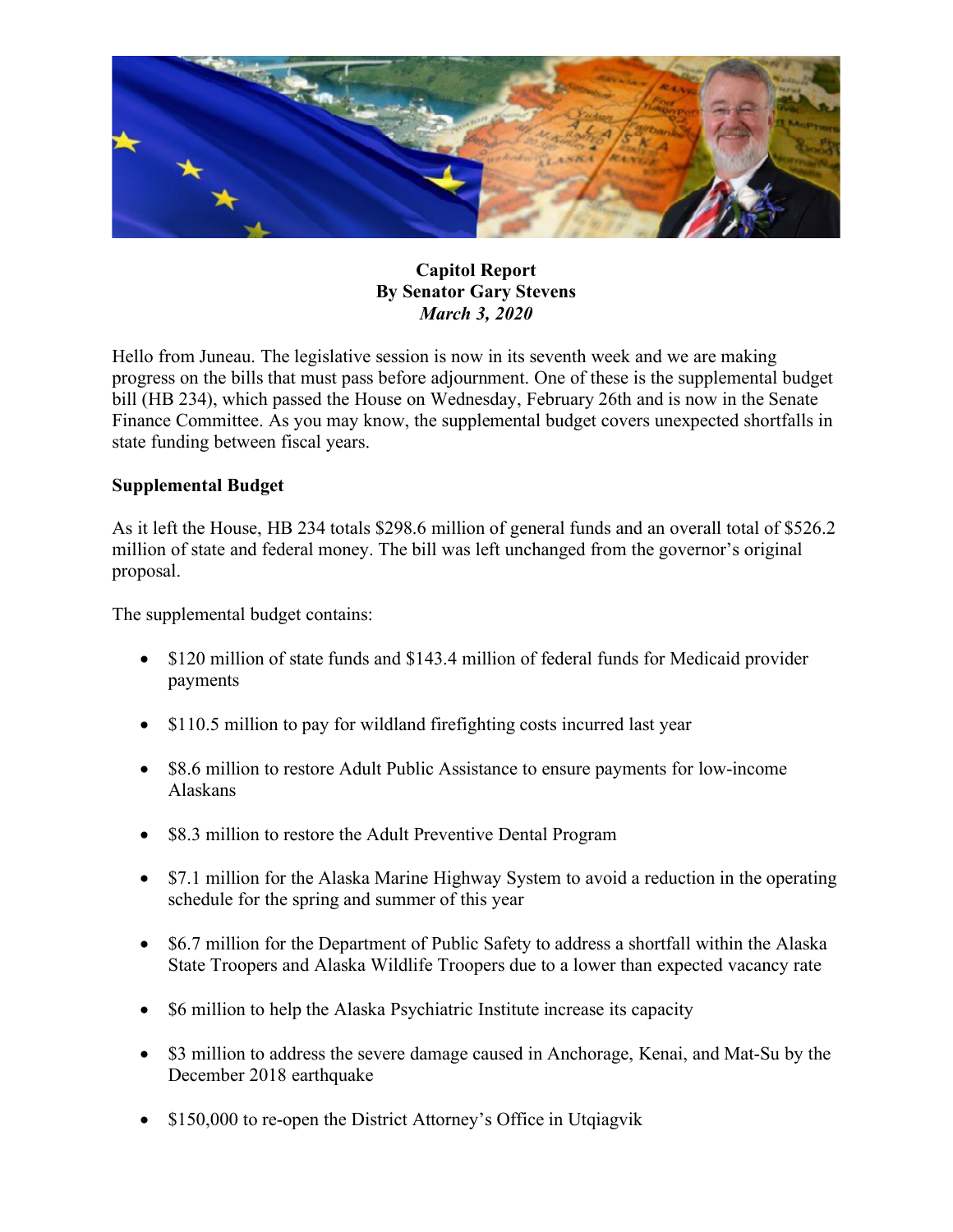# **Operating Budget**

Before it heads to a floor vote, the Senate Finance Committee will soon hold public hearings on this year's \$4.45 operating budget bill (HB 205). Please contact the Legislative Information Office (LIO) near you for information on how to offer your input to the Finance Committee.

The Cordova LIO can be reached at (907) 424-5461

The Homer LIO can be reached at (907) 235-7878.

The Kenai LIO can be reached at (907) 283-2030.

The Kodiak LIO can be reached at (907) 486-8116.

### **Personal Legislation**

There are many bills and resolutions currently moving through the legislature, including bills I have sponsored. I anticipate some of these bills to advance from their current committees of referral before the next edition of the *Capitol Report.*

One of these is SB 182. The bill proposes two key policies: aligning state law with federal law in raising the minimum age to buy, sell or possess tobacco and electronic smoking products (ESPs) from age 19 to 21; and including ESPs under the existing wholesale tax structure for other tobacco products. With the goal of keeping e-cigarettes out of the hands of kids, I have received strong support for the bill.

I hope to see SB 30 reach the floor for a vote of the full Senate soon. The bill creates the Middle College Program in Alaska. A type of dual credit system, Middle Colleges are partnerships between school districts and colleges. They offer a focused curriculum, at no cost to pupils, increasing the opportunity of students from all economic backgrounds to earn college credits while still in high school.

Please get in touch with my office or send me an e-mail if you would like more information on my personal legislation.

(Track legislation online at: www.akleg.gov/basis/Home/BillsandLaws/31)

### **AMHS Working Group**

The governor has appointed members to the Alaska Marine Highway Reshaping Working Group. The group is charged with giving recommendation on future finances and service levels to the administration.

The group is chaired by retired Coast Guard Admiral Tom Barrett, whose career in Alaska included stops in Kodiak and Juneau. Senate District P representation on the 9-member panel includes Kodiak Representative Louise Stutes, and former Kasilof state senator John Torgerson.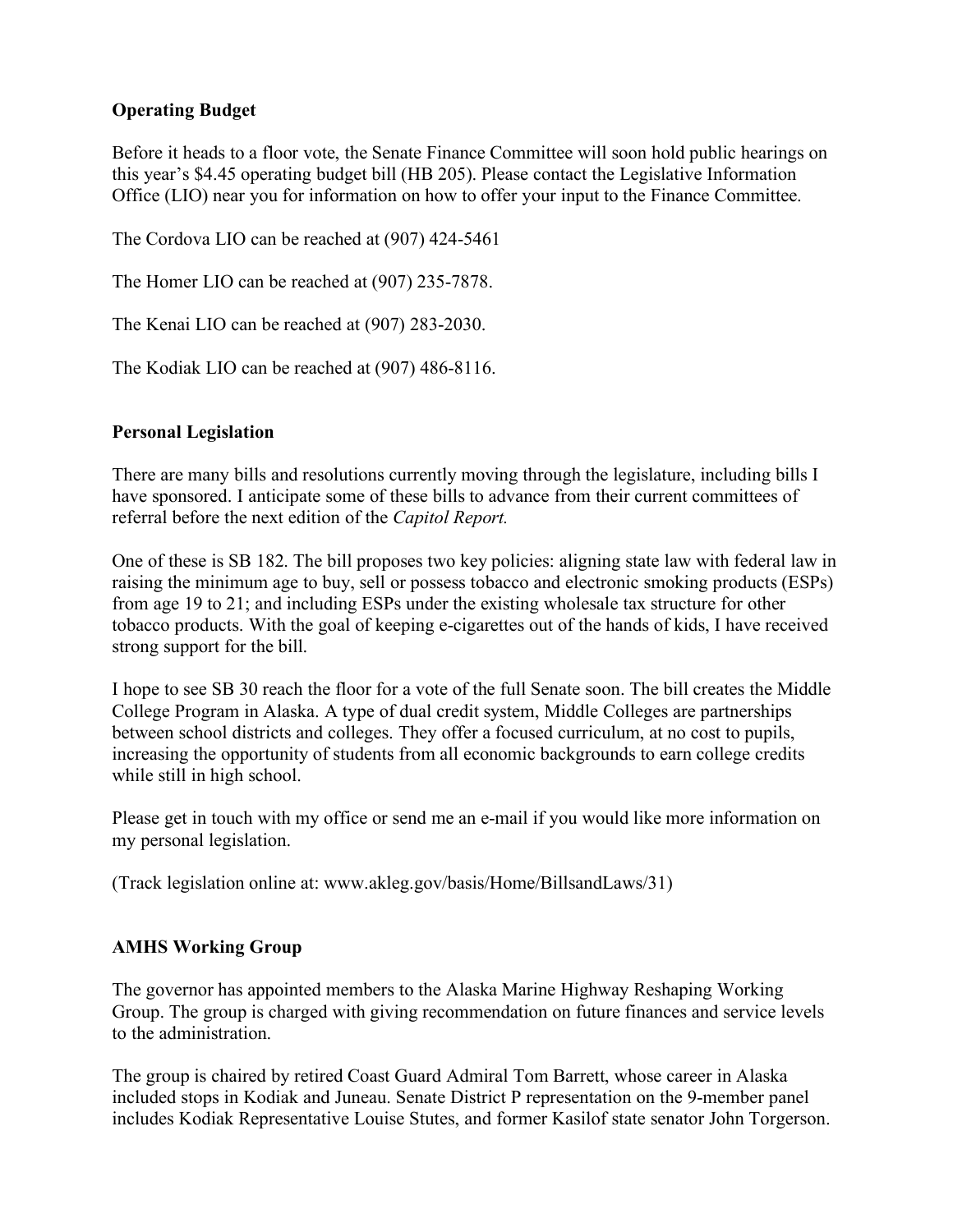The working report is due by the end of September, with the goal of implementing changes in 2023.

### **Coronavirsus Resources Available**

State health officials are in contact with their counterparts at the local and federal levels as they monitor developments in the coronavirus outbreak. The Department of Health and Social Services has established a webpage to direct you to related resources.

You can find it at: http://dhss.alaska.gov/dph/Epi/id/Pages/Human-Coronavirus.aspx.

### **PFD Deadline Approaching**

The deadline to apply for this year's Permanent Fund Dividend is Tuesday, March 31st. If you have access to the internet, you will find online filing for the dividend to be quick and easy. The PFD Division's website can be reached at: www.pfd.alaska.gov. If you are applying by mail, I highly recommend you send your application by certified mail and request a return receipt.

### **Pick.Click.Give.**

Several local nonprofit organizations are participating in the Pick.Click.Give. program again this year. The program offers you the opportunity to donate all, or part of your PFD in \$25 increments to the nonprofit organization of your choice.

Pick.Click.Give is run by the Alaska Community Foundation in partnership with the Rasmuson Foundation, the Foraker Group, and the State of Alaska Permanent Fund Dividend Division.

You can get more information on the program online at: https://www.pickclickgive.org.

### **Constituents in the Capitol**

It is always nice to spend some time with District P residents during the stops in Juneau. In recent weeks, my office has been visited by local government officials from the Kenai Peninsula and Kodiak Island Boroughs, the City of Kodiak, City of Homer, students involved in the 4-H program, close-up students from Port Graham, representatives from aquaculture organizations, health care providers, and social services providers.

As you head this way during session, please give my office a call so we can find a time to visit.

### **Contact Information**

Thanks to all who have contacted me throughout this session. Your thoughts on the issues coming before us in Juneau is invaluable.

E-mail me anytime at: sen.gary.stevens@akleg.gov.